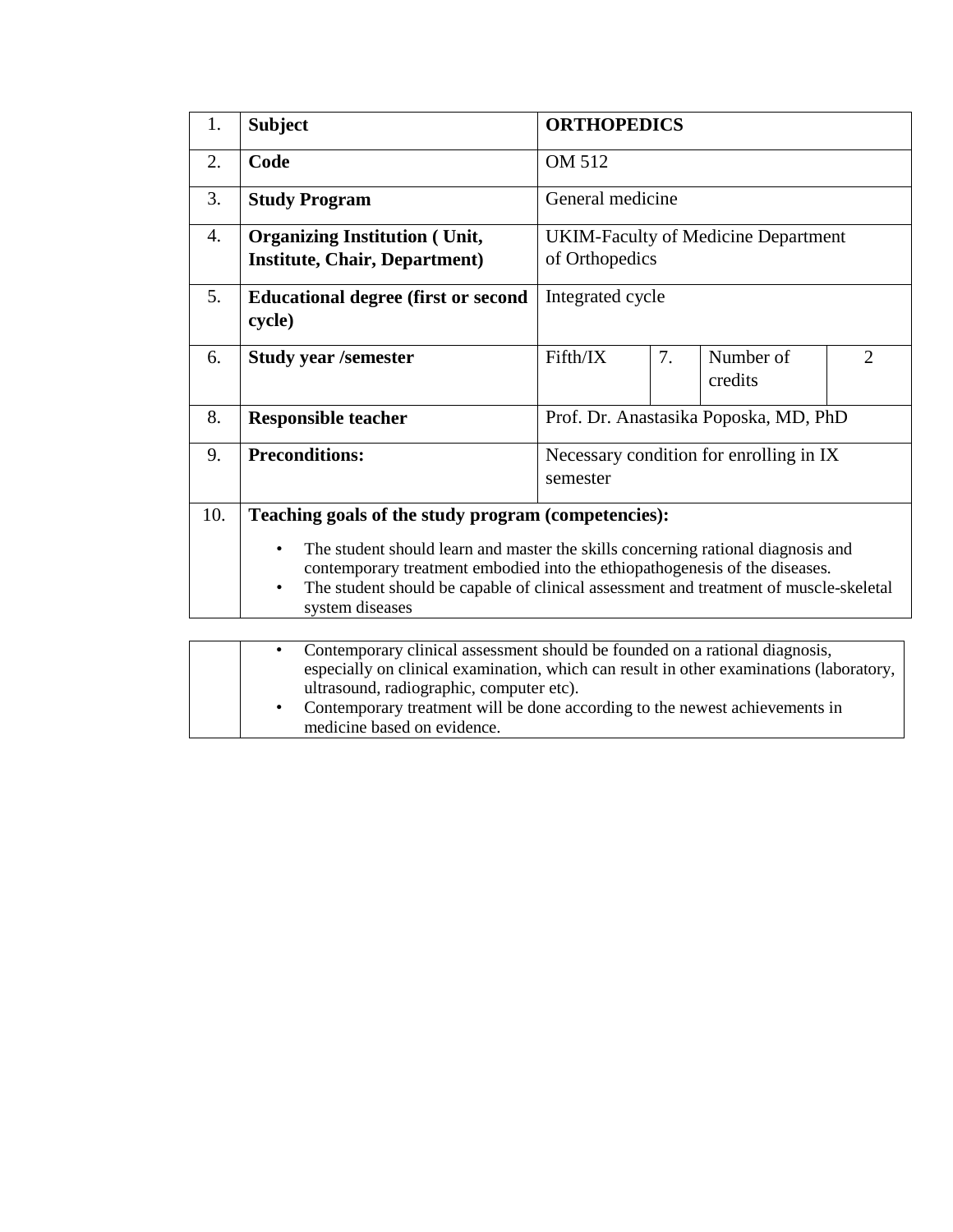| 11.               | Contents of the study program:                                                                                                                                                                                                                                                                                                                                                                                                                                                                                                                                                                                                                                                                                                                                                                                                                                                                                                                                                                  |      |                                      |                                             |          |  |  |  |  |
|-------------------|-------------------------------------------------------------------------------------------------------------------------------------------------------------------------------------------------------------------------------------------------------------------------------------------------------------------------------------------------------------------------------------------------------------------------------------------------------------------------------------------------------------------------------------------------------------------------------------------------------------------------------------------------------------------------------------------------------------------------------------------------------------------------------------------------------------------------------------------------------------------------------------------------------------------------------------------------------------------------------------------------|------|--------------------------------------|---------------------------------------------|----------|--|--|--|--|
|                   | <b>Theoretical course::</b>                                                                                                                                                                                                                                                                                                                                                                                                                                                                                                                                                                                                                                                                                                                                                                                                                                                                                                                                                                     |      |                                      |                                             |          |  |  |  |  |
|                   | Basics in orthopedic surgery<br>$\bullet$<br>Congenital disorders of the bone and joint system<br>$\bullet$<br>Inflammatory diseases of the bone and joint system<br>٠<br>Degenerative diseases of the bones and joints<br>$\bullet$<br>Normal and disturbed healing of the bone<br>$\bullet$<br>Tumors of the muscle-skeletal system<br>$\bullet$<br>Congenital and acquired diseases of the locomotor system (neck, spine, pelvis,<br>$\bullet$<br>thorax, shoulder, elbow, wrist, hand, knee, foot)<br>Canalicular syndromes of the upper and lower extremities<br>$\bullet$<br>Orthopedic devices<br>$\bullet$                                                                                                                                                                                                                                                                                                                                                                              |      |                                      |                                             |          |  |  |  |  |
|                   | <b>Practical course:</b>                                                                                                                                                                                                                                                                                                                                                                                                                                                                                                                                                                                                                                                                                                                                                                                                                                                                                                                                                                        |      |                                      |                                             |          |  |  |  |  |
| 12.<br>13.<br>14. | Practical applications and clinical skills in orthopedics<br>$\bullet$<br>Measuring of the size and length of the upper and lower extremities<br>٠<br>Clinical signs and tests for diagnosis knee injuries<br>٠<br>Clinical signs and tests for diagnosis osteoarthritis of the joints<br>$\bullet$<br>Practical course on phantoms<br>$\bullet$<br>Measurements and tests for diagnosis of spine deformities<br>$\bullet$<br>Podometric measurements, diagnosis and treatment of congenital foot<br>٠<br>deformities in children<br>Clinical signs and tests for early diagnosis of congenital hip dysplasia in<br>٠<br>children<br>Clinical approach for diagnosis of soft tissue and bone tumors<br>٠<br>Introduction into orthopedic surgical techniques<br>$\bullet$<br>Methods of studying: Interactive lecturing, practical education/seminars<br><b>Total no. of hours:</b><br>90 hours<br>Distribution of the available time<br>45 hours lecturing, practical<br>education/seminars 45 |      |                                      |                                             |          |  |  |  |  |
| 15.               | <b>Type of educational</b>                                                                                                                                                                                                                                                                                                                                                                                                                                                                                                                                                                                                                                                                                                                                                                                                                                                                                                                                                                      | 15.1 |                                      | hours home studying<br>Lectures-theoretical | 25 hours |  |  |  |  |
|                   | activity                                                                                                                                                                                                                                                                                                                                                                                                                                                                                                                                                                                                                                                                                                                                                                                                                                                                                                                                                                                        |      | course                               |                                             |          |  |  |  |  |
|                   |                                                                                                                                                                                                                                                                                                                                                                                                                                                                                                                                                                                                                                                                                                                                                                                                                                                                                                                                                                                                 | 15.2 | Practicals (laboratory,              |                                             | 15 hours |  |  |  |  |
|                   |                                                                                                                                                                                                                                                                                                                                                                                                                                                                                                                                                                                                                                                                                                                                                                                                                                                                                                                                                                                                 |      | clinical),<br>seminars, team<br>work |                                             | 5 hours  |  |  |  |  |
| 16.               | Other types of                                                                                                                                                                                                                                                                                                                                                                                                                                                                                                                                                                                                                                                                                                                                                                                                                                                                                                                                                                                  | 16.1 | 0 hours<br>Project assignments       |                                             |          |  |  |  |  |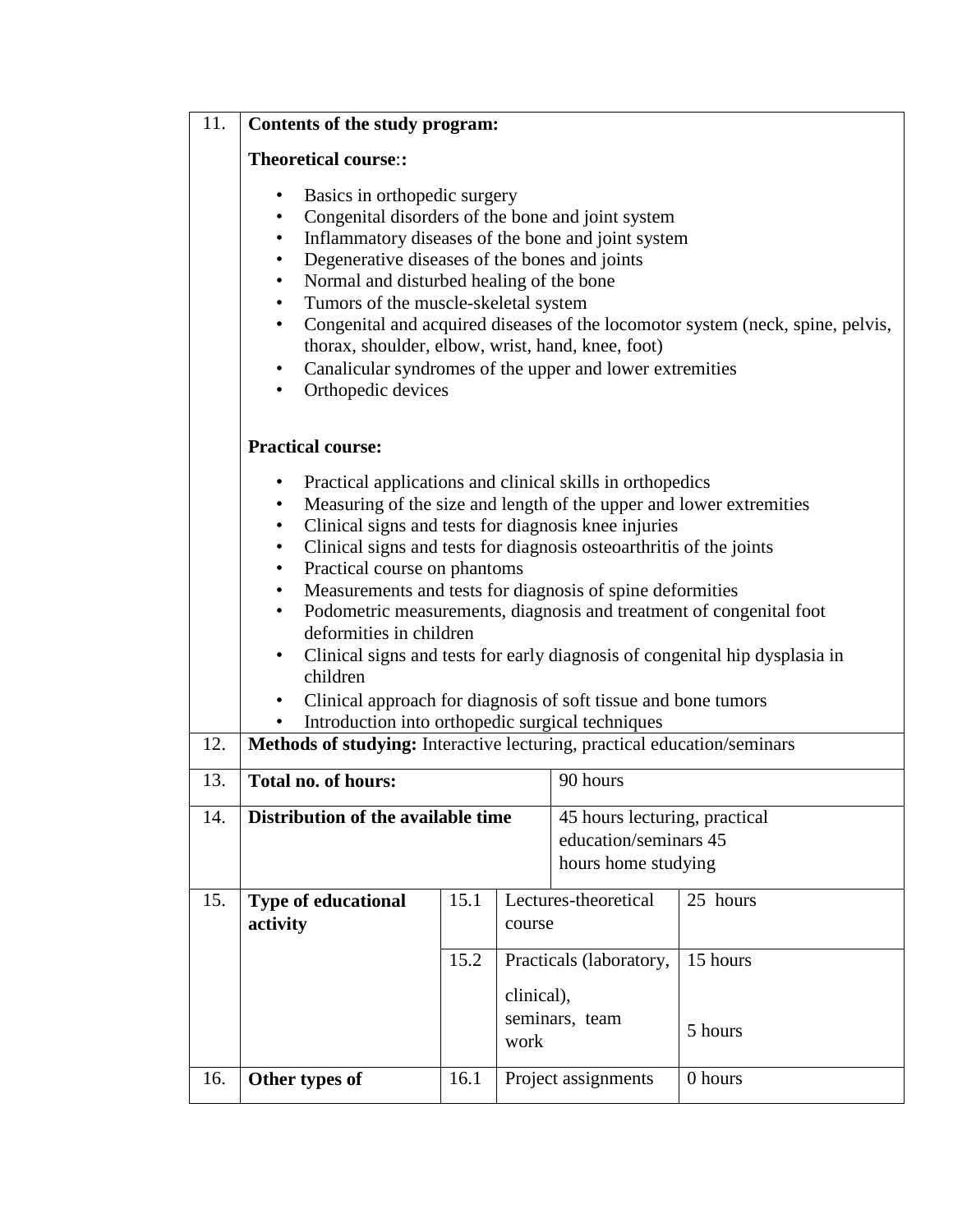|                                                  | activities |              | 16.2              | Individual tasks     | 0 hours                                                 |  |
|--------------------------------------------------|------------|--------------|-------------------|----------------------|---------------------------------------------------------|--|
|                                                  | 16.3       |              |                   | Home studying        | 45 hours                                                |  |
| 17.<br><b>Assessment of knowledge:</b><br>points |            |              |                   | 100                  |                                                         |  |
|                                                  | 17.1       | <b>Tests</b> |                   | Continuous tests     | min.-max.<br>total points<br>$26 - 45$                  |  |
|                                                  |            | Final exam   | exam<br>Oral exam | Subject: Orthopedics | min.-max. Practical<br>$26-45$ points<br>$17-29$ points |  |

| 17.2 | Seminar<br>work/project<br>(presentation:<br>written and oral) | works<br>points                                                     | min.-max. Seminar        |
|------|----------------------------------------------------------------|---------------------------------------------------------------------|--------------------------|
|      |                                                                |                                                                     |                          |
| 17.3 | Active<br>participation                                        | Theoretical course                                                  | min.-max.<br>points 5-10 |
|      |                                                                | Practical course                                                    | points $12-16$           |
|      |                                                                | * presence during theoretic education:                              |                          |
|      |                                                                | $51\% - 60\% - 5$ points;                                           |                          |
|      |                                                                | $61\% - 70\% - 6$ points;                                           |                          |
|      |                                                                | 71% - 80% - 7 points;                                               |                          |
|      |                                                                | $81\% - 90\% - 8$ points;<br>91% -100% -10 points.                  |                          |
|      |                                                                |                                                                     |                          |
|      |                                                                | ** <b>practical education</b> (6 exercises in duration of 4 hours): |                          |
|      |                                                                | Presence: 2 points                                                  |                          |
|      |                                                                | Activity during exercises: 2 points.                                |                          |
|      |                                                                | *** continued examination - 1 written test                          |                          |
|      |                                                                | Theoretic elements in orthopedics $-(26-45 \text{ points})$         |                          |
|      |                                                                |                                                                     |                          |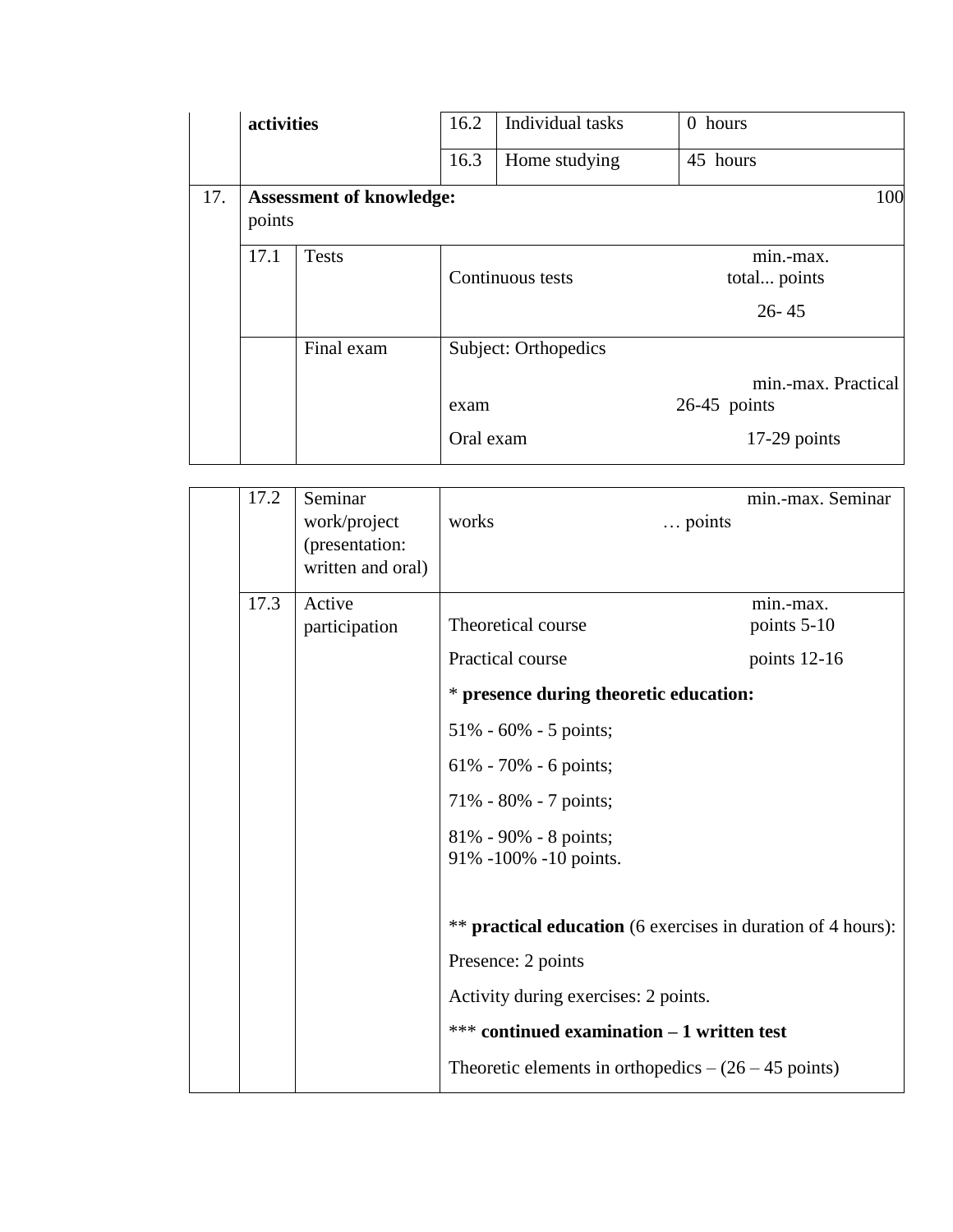|     |                                                                    |                                                                                                                                                                                                                                                                           | **** final examination: practical + oral $- (17 - 29 \text{ points})$                                                                                                                                                                                                                                                                                                                                                                                                                                                                                                                                                         |  |  |  |  |
|-----|--------------------------------------------------------------------|---------------------------------------------------------------------------------------------------------------------------------------------------------------------------------------------------------------------------------------------------------------------------|-------------------------------------------------------------------------------------------------------------------------------------------------------------------------------------------------------------------------------------------------------------------------------------------------------------------------------------------------------------------------------------------------------------------------------------------------------------------------------------------------------------------------------------------------------------------------------------------------------------------------------|--|--|--|--|
|     |                                                                    | Practical part (examination of a patient, differential                                                                                                                                                                                                                    |                                                                                                                                                                                                                                                                                                                                                                                                                                                                                                                                                                                                                               |  |  |  |  |
|     |                                                                    | diagnosis and therapy, according to the catalogue of skills)<br>+ oral part of the examination where the integrative<br>knowledge is verified.<br>(For the marks: $6 = 17-19$ points, $7 = 20-21$ points, $8 = 2224$<br>points, $9 = 25-26$ points, $10 = 27-29$ points). |                                                                                                                                                                                                                                                                                                                                                                                                                                                                                                                                                                                                                               |  |  |  |  |
| 18. | Knowledge assessment                                               | up to 59 points                                                                                                                                                                                                                                                           | $5$ (five) F                                                                                                                                                                                                                                                                                                                                                                                                                                                                                                                                                                                                                  |  |  |  |  |
|     | criteria:<br>(points/grade)                                        | 60 to 68 points                                                                                                                                                                                                                                                           | $6$ (six) E                                                                                                                                                                                                                                                                                                                                                                                                                                                                                                                                                                                                                   |  |  |  |  |
|     |                                                                    | 69 to 76 points                                                                                                                                                                                                                                                           | $7$ (seven) D                                                                                                                                                                                                                                                                                                                                                                                                                                                                                                                                                                                                                 |  |  |  |  |
|     |                                                                    | 77 to 84 points                                                                                                                                                                                                                                                           | 8 (eight) C                                                                                                                                                                                                                                                                                                                                                                                                                                                                                                                                                                                                                   |  |  |  |  |
|     |                                                                    | 85 to 92 points                                                                                                                                                                                                                                                           | $9 \text{ (nine)} B$                                                                                                                                                                                                                                                                                                                                                                                                                                                                                                                                                                                                          |  |  |  |  |
|     |                                                                    | 93 to 100 points                                                                                                                                                                                                                                                          | $10$ (ten) A                                                                                                                                                                                                                                                                                                                                                                                                                                                                                                                                                                                                                  |  |  |  |  |
| 19. | Criteria for obtaining a<br>signature and taking the<br>final exam | the final exam.<br>exam.                                                                                                                                                                                                                                                  | Conditional criteria for assessment of knowledge:<br><sub>In</sub><br>order to get a signature, the student should obtain<br>minimum points in both the theoretical and the practical<br>courses and seminars and to win minimum of total points.<br>In order to take the final exam, the student should pass<br>the continuous tests or win minimum 60% of total points<br>of the continuous tests; than the student may aproach to<br>The grade in the comprehensive exam is given according<br>to the grading table, and on the basis of the sum of points<br>obtained in all of the activities, continous tests and final |  |  |  |  |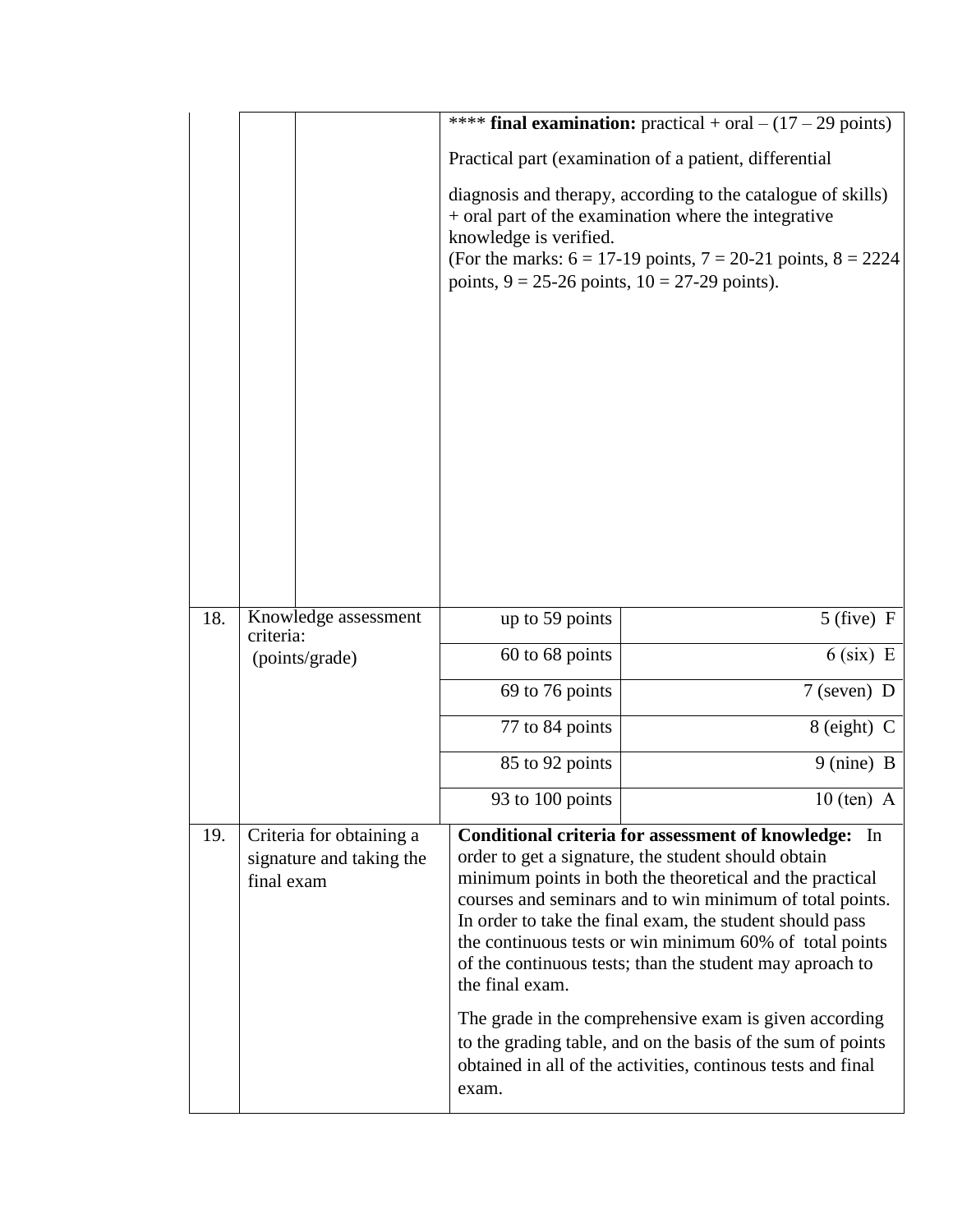| 20. |                                                      | Language of the course |                                                                                                                     | Macedonian |            |               |      |  |
|-----|------------------------------------------------------|------------------------|---------------------------------------------------------------------------------------------------------------------|------------|------------|---------------|------|--|
| 21. | Method for evaluation of<br>the quality of education |                        | Anonymous student's evaluation of the subject, teachers<br>and collaborators involved in the educational activities |            |            |               |      |  |
| 22. | Literature                                           |                        |                                                                                                                     |            |            |               |      |  |
|     |                                                      |                        | <b>Mandatory textbooks</b>                                                                                          |            |            |               |      |  |
|     |                                                      |                        | Author                                                                                                              |            | Title      | Publisher     | Year |  |
|     |                                                      | 1                      | A. Greenspan                                                                                                        |            | Orthopedic | Government of | 2012 |  |
|     | 22.1                                                 |                        |                                                                                                                     |            | Imaging -A | <b>RM</b>     |      |  |
|     |                                                      |                        |                                                                                                                     |            | Practical  |               |      |  |
|     |                                                      |                        |                                                                                                                     |            | Approach   |               |      |  |

|      | $\overline{2}$ | B.J.Zitelli, H.V.            | <b>Atlas of Pediatric</b>                                    | Government of                 | 2011 |
|------|----------------|------------------------------|--------------------------------------------------------------|-------------------------------|------|
|      |                | Davis                        | Physical                                                     | <b>RM</b>                     |      |
|      |                |                              | Diagnosis                                                    |                               |      |
|      |                |                              | $(Chapter -$<br>Orthopedics                                  |                               |      |
|      |                |                              | 781-867)                                                     |                               |      |
|      | 3              | R.E.Rakel                    | Textbook of<br>Family Medicine:<br>Orthopedics.<br>857915 p. | of<br>Government<br><b>RM</b> | 2011 |
|      |                | <b>Additional literature</b> |                                                              |                               |      |
|      |                | Author                       | Title                                                        | Publisher                     | Year |
| 22.2 | $\mathbf{1}$   | Group of authors             | Authorized<br>lectures of the<br>Department                  |                               | 2009 |
|      | $\overline{2}$ | I. Rushkovski                | Orthopedics                                                  | Medicinska<br>naklada Zagreb  | 1976 |